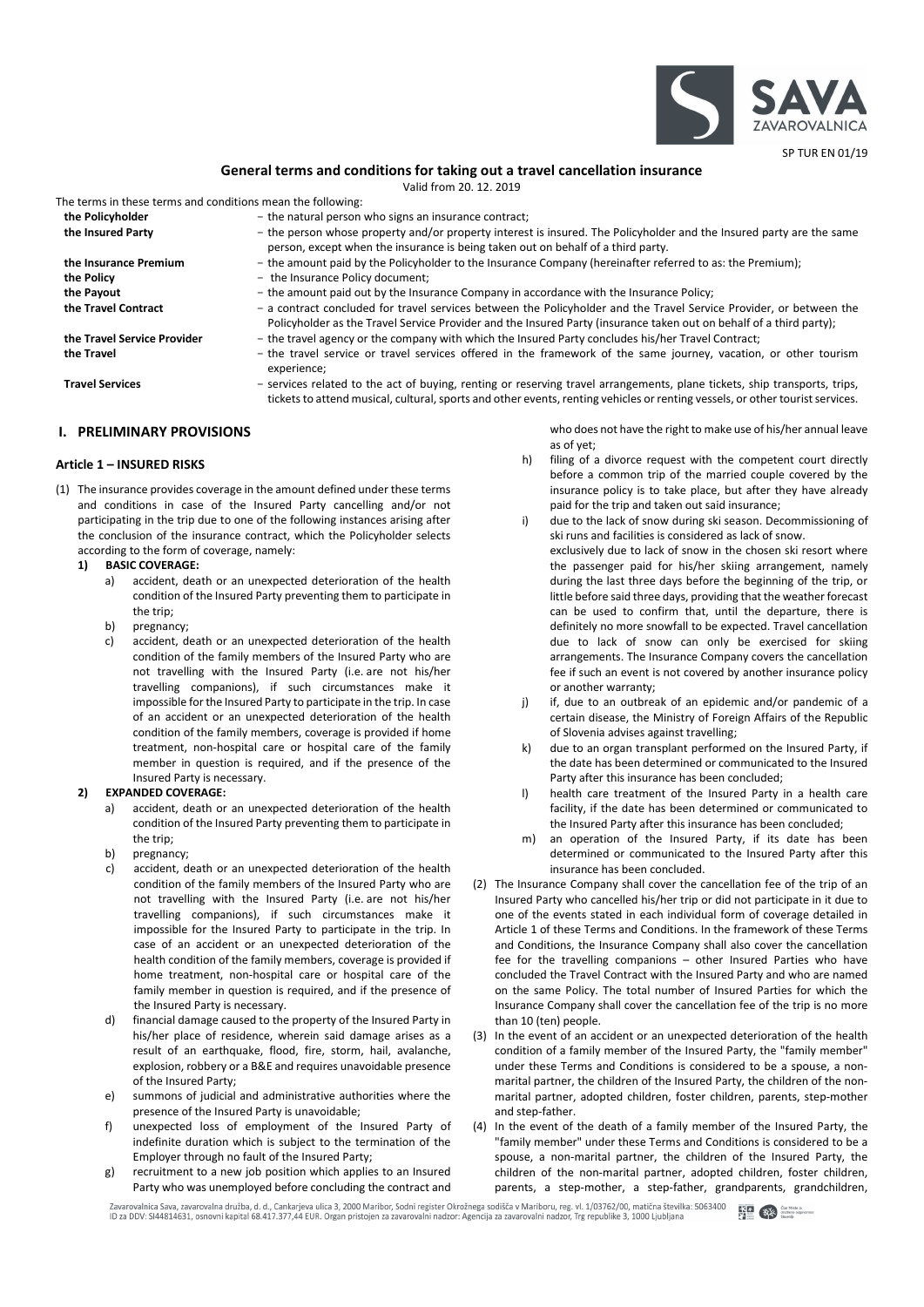brothers, sisters, aunts, uncles, nephews, sons-in-law, daughters-in-law, mother-in-law, father-in-law, brothers-in-law, sisters-in-law, and cousins.

### **Article 2 – SUBJECT MATTER OF THE INSURANCE**

- (1) The subject matter of the insurance are the costs incurred by the user of travel services, i.e. the Insured Party, due to the fact that he/she cancelled his/her trip due to one of the insured risks, but must pay the costs detailed in Article 3 of these Terms and Conditions and incurred to the Travel Service Provider.
- (2) If it is not otherwise specified in these Terms and Conditions, or in the *Supplementary Terms and Conditions for the Conclusion of Distance Contracts*, the cancellation risk is only insured in case that:
	- 1) the Policyholder concluded a Travel Contract with the Travel Service Provider, or
	- 2) the Insured Party concluded a Travel Contract with the Travel Service Provider (the Policyholder) in the event of the insurance being taken out on behalf of a third party.

#### **Article 3 – INDEMNITY**

- (1) The insurance company covers the costs of cancellation that the Insured Party would have been obliged to pay to the Travel Service Provider in case of cancellation or abstention, as specified in the Terms and Conditions of the Travel Contract, wherein said costs depend on the value of the trip and on how many days before the trip was to take place it was cancelled.
- (2) If the insured sum is equal or higher than the insurance value, the Insurance Company shall pay the full amount of claims that shall, however, not exceed the insurance value, on the day of the final calculation of the insurance case.
- (3) If, on the day of the final calculation of the insurance case, the insured sum is lower than the insurance value (underinsurance), the Insurance Company shall only pay the amount of claims between the insured sum and the insurance value, wherein said amount shall not exceed the insured sum.

#### **Article 4 – PARTICIPATION IN DAMAGE (FRANCHISE)**

(1) If the Terms and Conditions of the insurance or the Insurance Policy provide for the Insured Party to participate in the damages (franchise), the payout of the Insurance Company (the insurance money) is to be reduced by the agreed-upon franchise sum.

The franchise can be agreed-upon or specified:

- 1) as a percentage of the insured sum of the insurance
- 2) as a percentage of the calculated insurance money on the day when the insurance money is calculated, or
- 3) as a fixed amount.

### **Article 5 – INSURANCE CASE**

- (1) The insurance case covered under these Terms and Conditions arises if the Insured Party, before or on the day of the scheduled departure, cancels the trip in writing and/or does not attend the trip due to events that have been detailed in the framework of each specific type of coverage derived from Article 1 of these Terms and Conditions.
- (2) Said event according to which the insurance is concluded (the insurance case) must be a future, uncertain event, arising independently from the volition of the contracting parties. The insurance contract is void if the insurance event has already taken place, was already in progress or was definitely going to occur at the time that said contract was concluded, or if the possibility of said event occurring has already ceased at the time that it was concluded.

## **Article 6 – OBLIGATIONS OF THE INSURED PARTY WHEN THE INSURANCE CASE OCCURS**

- (1) The Insured Party is obliged to:
	- 1) take all necessary measures in order to prevent unnecessary cost increase;
	- 2) immediately report the occurrence of the insurance case in writing to the Travel Service Provider when it becomes clear that he/she will not be able to attend the trip. If the Insured Party fails to do so immediately, the Insurance Company shall only cover the portion that the Insured Party would have been obliged to pay upon an immediate written notice sent to the Travel Service Provider;
- 3) in case of an insurance being taken out on behalf of a third party, immediately report the occurrence of the insurance case in writing to the Travel Service Provider when it becomes clear that he/she will not be able to attend the trip. If the Insured Party fails to do so immediately, the Insurance Company shall only cover the portion that the Insured Party would have been obliged to pay upon an immediate written notice sent to the Policyholder;
- 4) allow the Insurance Company to conduct all necessary queries and investigations related to the possible misappropriation of the reasons for the insurance case and for determining the insurance amount;
- 5) provide real and credible data required by the Insurance Company;
- 6) relieve the physicians of their secrecy;
- 7) immediately report cases which are the result of a fire, explosion, burglary, and B&E detailed in point d) of Article 1 of these Terms and Conditions to the competent police station.

## **Article 7 – LIMITATIONS AND EXCLUSIONS OF THE INSURANCE COVER**

- (1) The Insurance Company is free of its liabilities if it has been established that the Insured Party has deliberately or fraudulently tried to falsely change the circumstances which affect the existence of the insurance coverage and the amount of damage.
- (2) The Insurance Company does not cover costs which are the result of carelessness of the Travel Service Provider or of the person implementing the trip, the airline or any other company, enterprise or person that became insolvent or is unable to fulfil any part of its obligations.
- (3) In no event shall the Insurance Company cover the damages occurred:
	- 1) in case of loss of employment due to the established disability of the Insured Party;
	- 2) if, during the time that this insurance was being concluded, the employment contract of the Insured Party has already been terminated, or if he/she knew or should have known that his/her employment contract was going to be terminated within 12 months of the conclusion of the insurance in question, or if his/her employer was already subject to compulsory settlement, bankruptcy, or liquidation procedure, or if the Insured Party was aware or should have been aware that the employer will be subject to such a procedure;
	- 3) in case of termination of his/her employment contract due to the termination of his/her work permit;
	- 4) in case of early retirement or retirement of the Insured Party;
	- 5) if the insured risks or events detailed in Article 1 of these Terms and Conditions occur after the beginning of the journey;
	- 6) in connection with the recovery of purchase costs of seasonal ski tickets, subscriptions and the like with the possibility of being used multiple times.
- (4) The insurance shall not cover the damages incurred due to strikes, internal unrests, war events, nuclear energy, violent actions, and statutory orders.
- (5) Notwithstanding any other provision of this Insurance Contract, the damages directly or indirectly related to a terrorist act or any costs incurred as a result of a damage, not even when another cause or action (in addition to the terrorist act) provoked the damage to occur, shall not be covered by this Insurance Contract.

A terrorist act is any act of violence which endangers human life or movable or immovable property or infrastructure using force, violence, the government of any country, or threatening, is performed due to political, religious, ideological or similar reasons and has the purpose of intimidating the public or any part of it, or has such an effect. Both acts which are performed independently and acts which are performed in cooperation with any organisation or authority are considered to be terrorist acts.

The damages and costs arising from the prevention of terrorist acts are also excluded from the coverage.

### **Article 8 – DOCUMENTING OF COMPENSATION CLAIMS**

- (1) The Insured Party shall report an insurance claim to the Insurance Company on the basis of a filled out form for reporting damages. In particular, the Insured Party must submit the following documents along with their claim:
	- 1) documented calculation of expenses incurred due to the cancellation of the trip;
	- 2) the trip purchase contract concluded between the Travel Service Provider and the Insured Party/Parties, as well as the Terms and Conditions of the costs related to the cancellation of said trip;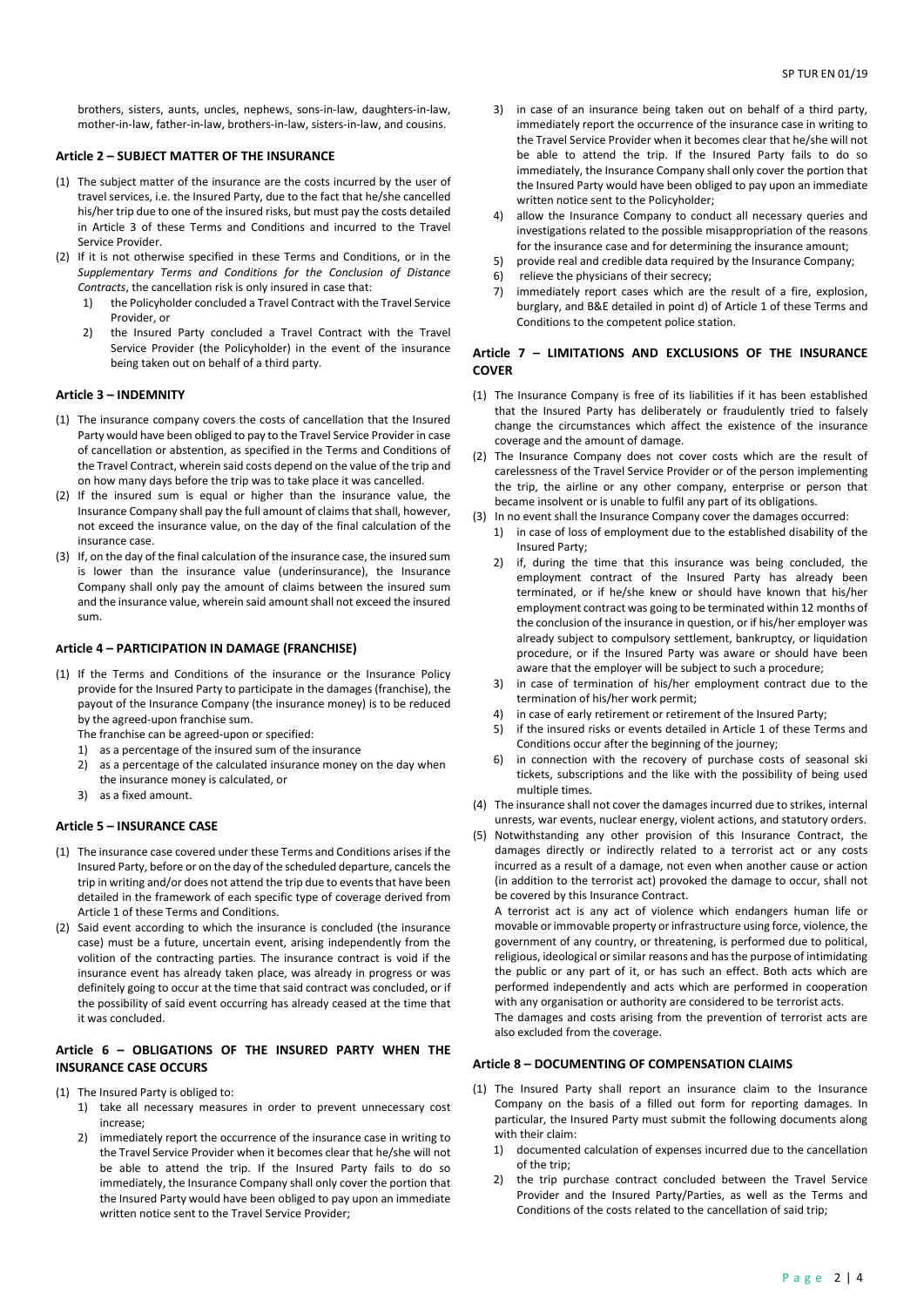- 3) a written notice of the Insured Party notifying the Travel Service Provider of the fact that he/she is cancelling the trip, evidencing a termination date;
- 4) the insurance policy;
- 5) a certificate of deposits made to the Travel Service Provider for the purpose of the trip;
- 6) any accident, pregnancy, or unexpected deterioration of his/her health condition preventing the Insured Party to travel must be documented by a medical certificate or proof of hospitalisation of the Insured Party or of the person that the Insured Party is referring to. Exact timeframes of medical restrictions, the diagnosis and, specifically, the indication of the cause of the impossibility to travel must be stated in the aforementioned medical certificate. The Insurance Company reserves itself the right to obtain a professional opinion from its censor doctor related to the inability of participating in the trip;
- 7) death of the Insured Party and/or the people that the Insured Party is referring to must be documented by a death certificate;
- 8) when the Insured Party is referring to family members, their family relationship must be apparent from the claim documentation;
- 9) all documents, powers, or authentic certificates issued by competent institutions and confirming the existence of an insurance event;
- 10) in case of a request of the judicial and administrative authorities where the personal presence of the Insured Party is mandatory, the insurance claim must be documented by an appropriate certificate from the competent judicial or administrative authority, from which it is apparent that a deferral of the hearing has not been granted;
- 11) the ticket to the event, with respect to which the reimbursement of cancellation costs is being claimed;
- 12) the insurance company can request other evidence and statements during the process of dealing with the compensation claim.
- (2) In case that the insurance has been taken out on behalf of a third party, and when the insurance claims in the framework of this insurance are being submitted by the Travel Service Provider (the Policyholder), the latter must enclose to the insurance claim an authorisation by the Insured Party to act on his behalf and for his account in exercising the insurance sum and document it in accordance with the provisions of the previous paragraph.

### **Article 9 – THE INSURANCE PREMIUM**

- (1) The basis for the insurance premium calculation is the value representing the full price of travel.
- (2) The premium is charged in advance for the entire duration of the coverage of the Insurance Company according to the stage determined in the insurance policy.

### **Article 10 – PAYOUT OF THE INSURANCE**

- (1) If there is an insurance coverage and if the amount of damage has been determined, the Insurance Company shall pay the payout to the Insured Party within 14 work days of receiving complete documentation.
- (2) The payout cannot be higher than the sum insured.

#### **Article 11 – SUM INSURED**

(1) The sum insured which is specified in the insurance policy represents the upper limit of liability of the Insurance Company for a particular insurance case, unless otherwise agreed in the Insurance Policy.

## **II. GENERAL PROVISIONS**

### **Article 12 – CONCLUSION OF THE INSURANCE CONTRACT**

- (1) If thus agreed, the Insurance Policy shall be concluded under the provisions of the insurance terms and conditions related to the conclusion of insurance contracts at a distance.
- (2) In other cases, the Insurance Policy is concluded when it is signed by the Insured Party and the Insurance Company.
- (3) The travel cancellation insurance can be concluded at the time of the conclusion of the travel contract or at the latest within 48 hours of the conclusion of the travel contract. When the anticipated departure is less than 3 days away, it is not possible to conclude such insurance policy.
- (4) Concluding an insurance after 48 hours have passed since the conclusion of the Travel Contract is only possible if the departure is more than 15 days

away. In case of such a subsequent conclusion of the insurance, the Insurance Company shall only cover the instances of death and accident for the first 10 days from the conclusion of the insurance. After 10 days, the coverage is once again related to all events included in each particular type of coverage.

(5) An insurance concluded in contravention of paragraphs (3) and (4) of this Article is not valid.

## **Article 13 – MEANS OF NOTIFICATION**

- (1) Agreements about the content of the insurance contract are only valid if concluded in writing.
- (2) All notifications and statements that must be given according to the provisions of the insurance contract must be in writing.
- (3) A notice or a statement is considered valid if it is sent by registered post before the deadline.
- (4) A statement that has to be provided to a third party is valid only after having been received by that third party.

#### **Article 14 – RISK CIRCUMSTANCES**

- (1) In taking out a policy, the Policyholder must disclose to the Insured Party all circumstances that are of importance for the assumption of the risk and are known to him/her or could not have remained unknown to him/her.
- (2) The Insured Party must immediately notify the Insurance Company of any alteration of circumstances during the policy period which could be relevant for the assessment of the risk.
- (3) If necessary, the Insured Party must enable the Insurance Company to inspect and revise the risks assumed.

## **Article 15 – BEGINNING AND DURATION OF THE INSURANCE COVERAGE**

- (1) Unless otherwise agreed in the Insurance Contract, the insurance coverage from the insurance contract begins after the 24th hour of the day which is stated in the policy as the beginning of the insurance, if the premium has been paid up to this day.
- (2) The insurance coverage shall cease at the moment of the beginning of the journey, but no later than at the 24th hour of the day which is stated in the policy as the end of insurance.

The moment when the Insured Party begins using the travel services in relation to which the insurance is concluded is considered to be the beginning of the trip.

#### **Article 16 – PREMIUM PAYMENT**

(1) The premium for the insurance period must be paid by the Policyholder upon the conclusion of the Insurance Contract. If the premium is not paid upon conclusion of the insurance, the Insurance Company's liability of paying the insurance payout stipulated in the contract does not arise.

If it is agreed that upon concluding the insurance contract the premium is paid based on an invoice or other document (usually determining the deadline for payment), the insurance company is obliged to pay the contractually determined payout from the day stated on the policy as the insurance start date, under the condition that the premium is paid within the deadline set. If the premium is not paid within the respective period, the insurance company is only obliged to pay the contractually determined payout from the moment the payment of the premium has been performed.

- (2) If the premium is paid by post or at the bank, the date of payment is considered to be the day when the Policyholder or another interested party tasks a post or a bank with the performance of payment.
- (3) If a lower premium (a discount) was determined in the insurance contract with regard to the agreed period of insurance and the insurance cover terminated for any reason before the end of this period, the Insurance Company has the right to claim the additional sum which would have been charged to the Policyholder if the contract had been concluded only for that period.
- (4) A normal mode of premium payment also includes other financial-legal transactions (chain compensations, assignations, cessions and other related legal transactions).
- (5) In the case of the conclusion of the insurance policy from a distance, the provisions of those insurance Terms and Conditions related to the conclusion of insurance contracts at a distance are also used in relation to the payment of the premium.